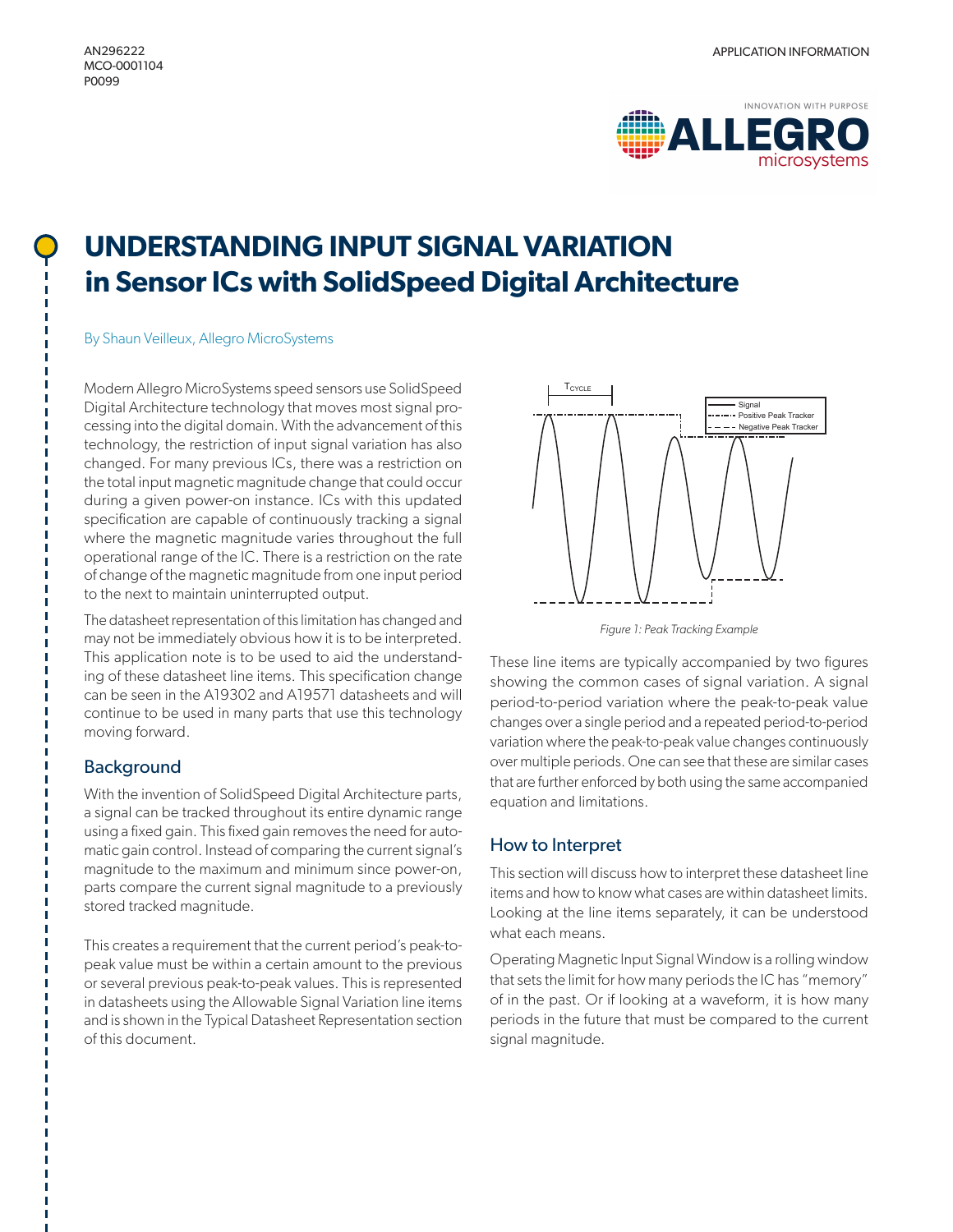Operating Magnetic Input Signal Variation is the symmetrical limit that the signal can increase or decrease in peak-to-peak amplitude without the inclusion of offset within this specified window. This value is represented in terms of a ratio of the current peak-to-peak to any of the previous period's peak-topeak within the specified windows.

Using the equation shown in Figure 2 and Figure 3:

Equation 1:

$$
\Delta B_{DIFF(pk-pk)} = \frac{B_{n+m}}{B_n}, m
$$
  
= 1,2,...,T<sub>WINDOW</sub>

starting from period *n* and using a window size of  $T_{WINDOW}$ . The signal peak-to-peak variation, ΔB<sub>DIFF(pk-pk)</sub>, of period *n*+*m* with respect to period *n* must be within datasheet limits of ∆*min* and ∆*max*.

How the magnitude changes within this window does not matter so long as Δ*B<sub>DIFF(pk-pk*)</sub> remains in specification. That is to say that the signal can have a single period-to-period variation of ∆*min* or ∆*max* and no other changes within this window; or the signal can have a repeated period-to-period variation such that *Bn*<sup>+</sup>*m* has a ratio of ∆*min* or ∆*max*; or there can be a mixture of the two such that  $\Delta B_{DIFF(pk-pk)}$  is not violated within any window of size  $T_{\text{WINDOW}}$ .

## Typical Datasheet Representation

| <b>Characteristic</b>                                      | Symbol                          | <b>Notes</b>                                                                                                                                                                                       | Min.             | Typ. | <b>Max</b> | Unit  |
|------------------------------------------------------------|---------------------------------|----------------------------------------------------------------------------------------------------------------------------------------------------------------------------------------------------|------------------|------|------------|-------|
| <b>Operating Magnetic Input</b><br><b>Signal Variation</b> | $\Delta B_{\text{DIFF}(pk-pk)}$ | Bounded amplitude ratio within $T_{\text{WINDOW}}$ <sup>[1]</sup> . No missed<br>output transitions or flat line condition, ossible incorrect<br>direction information. See Figure 2 and Figure 3. | $\Delta$ min     |      | ∆max       |       |
| <b>Operating Magnetic Input</b><br>Signal Window           | I WINDOW                        | , Rolling window in which $\Delta \mathsf{B}_{\mathsf{DIFF}(\mathsf{pk}\text{-}\mathsf{pk})}$ cannot exceed<br>bounded ratio. See Figure 2 and Figure 3.                                           | $W_{\text{min}}$ |      |            | CYCLE |

<sup>[1]</sup> Symmetrical signal variation is defined as the largest amplitude ratio from  $B_n$  to  $B_n$  + T<sub>WINDOW</sub>. Signal variation may occur continuously while  $B_{\text{DIEF}}$  remains in the operating magnetic range.



*Figure 3: Repeated period-to-period variation*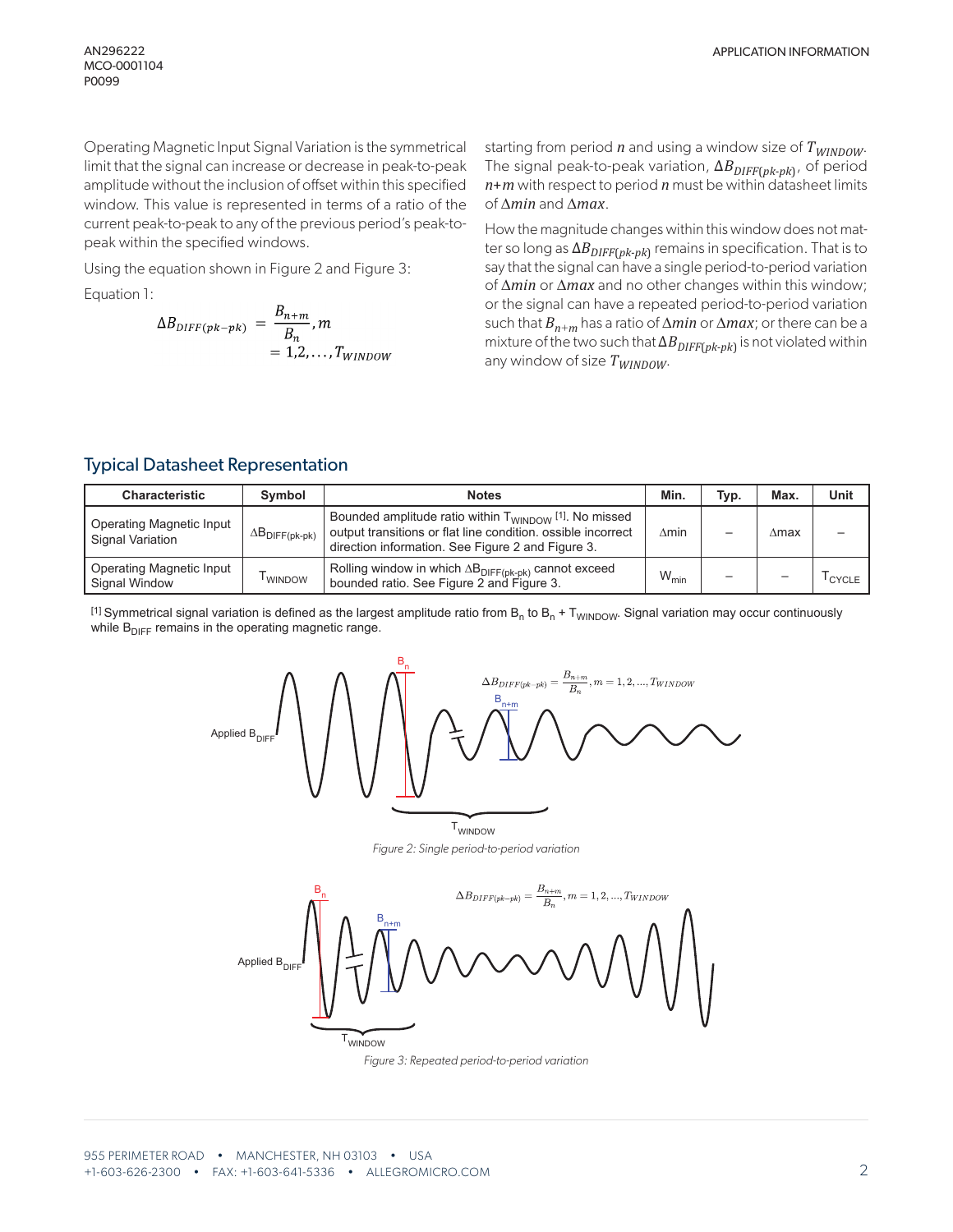## Examples

It may be useful to further understand this datasheet specification by looking at several hypothetical scenarios for a hypothetical part. For the following examples, a part with a ∆*min* of 0.4, no Δ*max* requirement, and a  $W_{min}$  of 3  $T_{CYCLE}$  is used, and a second part with the same ∆*min* and ∆*max* as the previous part but a *Wmin* of 4 will be considered.

### Case 1

This case will look at a simple single period-to-period variation. There are two events that change the peak-to-peak by 50% relative to the previous peak. Periods [1,2,3] have a peak-to-peak value of 200 units, [4,5,6] have 100 units, and [7,8,9] have 50 units.



Using equation 1, it can be determined if this signal remains within datasheet specifications. Starting with *n* equal to 1 and *m* equal to 1, the following is obtained:

Equation 2:

$$
\frac{B_2}{B_1} = \frac{200}{200} = 1
$$

This gives a ratio of 1, which is greater than ∆*min*. This process can be repeated for *m* equal to 2 and 3, which give a ratio of 1 and 0.5 respectively. These are both greater than ∆*min*. The process is then repeated for *n* equal to 2 and *m* equal to 1, 2, and 3, which give ratios of 1, 0.5, and 0.5—still within datasheet specifications. In fact, this waveform will continue to remain in specification for all cases.

Changing *Wmin* to 4, the steps can be followed again. For *n*  equal to 1 and *m* equal to 1, 2, 3, and 4, the ratios are 1, 1, 0.5, 0.5 respectively. Following these steps, one can see with *n* equal to 3 and *m* equal to 1, 2, 3, and 4, the ratios are 0.5, 0.5, 0.5, and 0.25. Since 0.25 is less than ∆*min*, then this waveform would be out of datasheet specifications.

# Case 2

This case will look at a simple repeated period-to-period variation. This case the peak-to-peak of a signal will reduce by 25% for each peak-to-peak with respect to the previous peakto-peak. Starting with period 1 to period 9, the peak-to-peak values are [200, 150, 112, 84, 63, 47, 36, 27, 20] respectively.



The same process presented in case 1 will be used for the first sensor, with a *Wmin* of 3. Starting with *n* equal to 1 and *m* equal to 1, 2, and 3, it can be seen that the largest ratio change will be for *m* equal to 3, where  $B_1$  is equal to 100 and  $B_4$  is equal to 42. This will result in a ratio change of 0.42, which remains within datasheet specifications. Repeating this math on  $B_2$ and  $B_5$ , the resultant reduction is 0.42 again. In fact, with a constant 25% reduction for all cases, this signal will remain in datasheet specification.

For the second sensor, with  $W_{min}$  of 4, the same process can be taken for  $B_1$  and  $B_5$ , and it can be seen that a reduction ratio of 0.32 occurs. This input signal would be outside of datasheet specification.